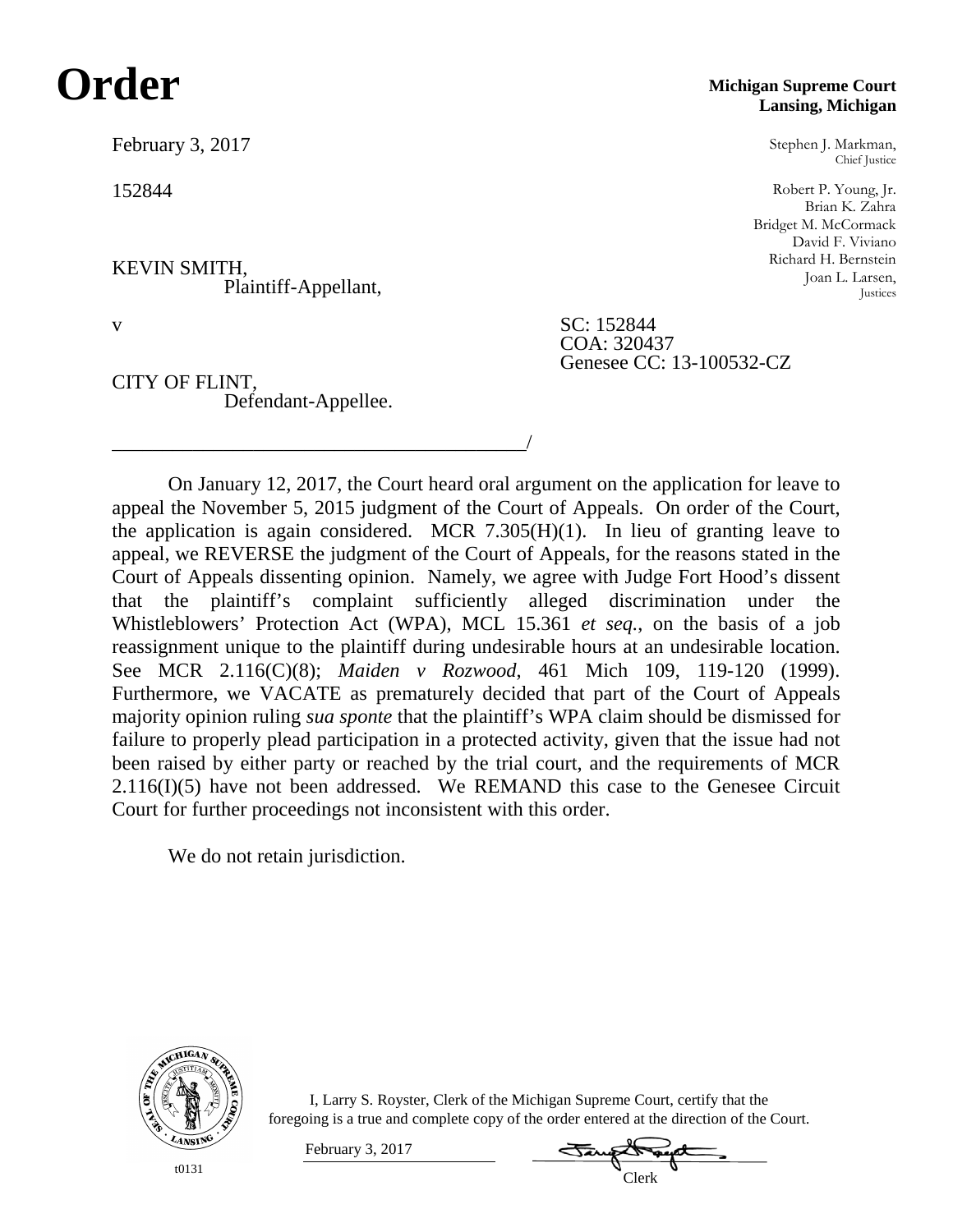# **STATE OF MICHIGAN**

## **COURT OF APPEALS**

#### KEVIN SMITH,

Plaintiff-Appellant,

Defendant-Appellee.

FOR PUBLICATION November 5, 2015 9:00 a.m.

v No. 320437 Genesee Circuit Court CITY OF FLINT, LC No. 13-100532-CZ

Before: FORT HOOD, P.J., and SAAD and RIORDAN, JJ.

SAAD, J.

1

Plaintiff appeals from the order that granted partial summary disposition to defendant.<sup>1</sup> Specifically, plaintiff challenges the trial court's grant of summary disposition under MCR 2.116(C)(8) to defendant on plaintiff's Whistleblowers' Protection Act (WPA), MCL 15.361 *et seq.*, claim. For the reasons provided below, we affirm.

## I. BASIC FACTS

 Plaintiff, a police officer with the Flint Police Department, had been the president of the City of Flint Police Officers Union since approximately February 2011. As the union president, he worked from 8:00 a.m. until 4:00 p.m., handling all work-related grievances filed by Flint police officers against defendant. On April 24, 2012, Michael Brown, Flint's emergency manager, issued Order 18, which eliminated the position of full-time union president. However, even after the order was issued, plaintiff continued to act as union president for the remainder of 2012.

 In November 2012, Flint voters passed a five-year, six-mill millage to collect funds for public safety. The amount of funds for the first year was projected to be \$5.3 million. After the election, plaintiff publicly complained that the revenue from the millage was not being used for hiring as many new police officers as possible. On March 8, 2013, defendant's police chief informed plaintiff in writing that he was to be placed on road patrol beginning March 11, 2013.

<sup>&</sup>lt;sup>1</sup> This Court initially declined to grant leave, but our Supreme Court remanded for consideration as on leave granted. *Smith v City of Flint*, 497 Mich 920 (2014).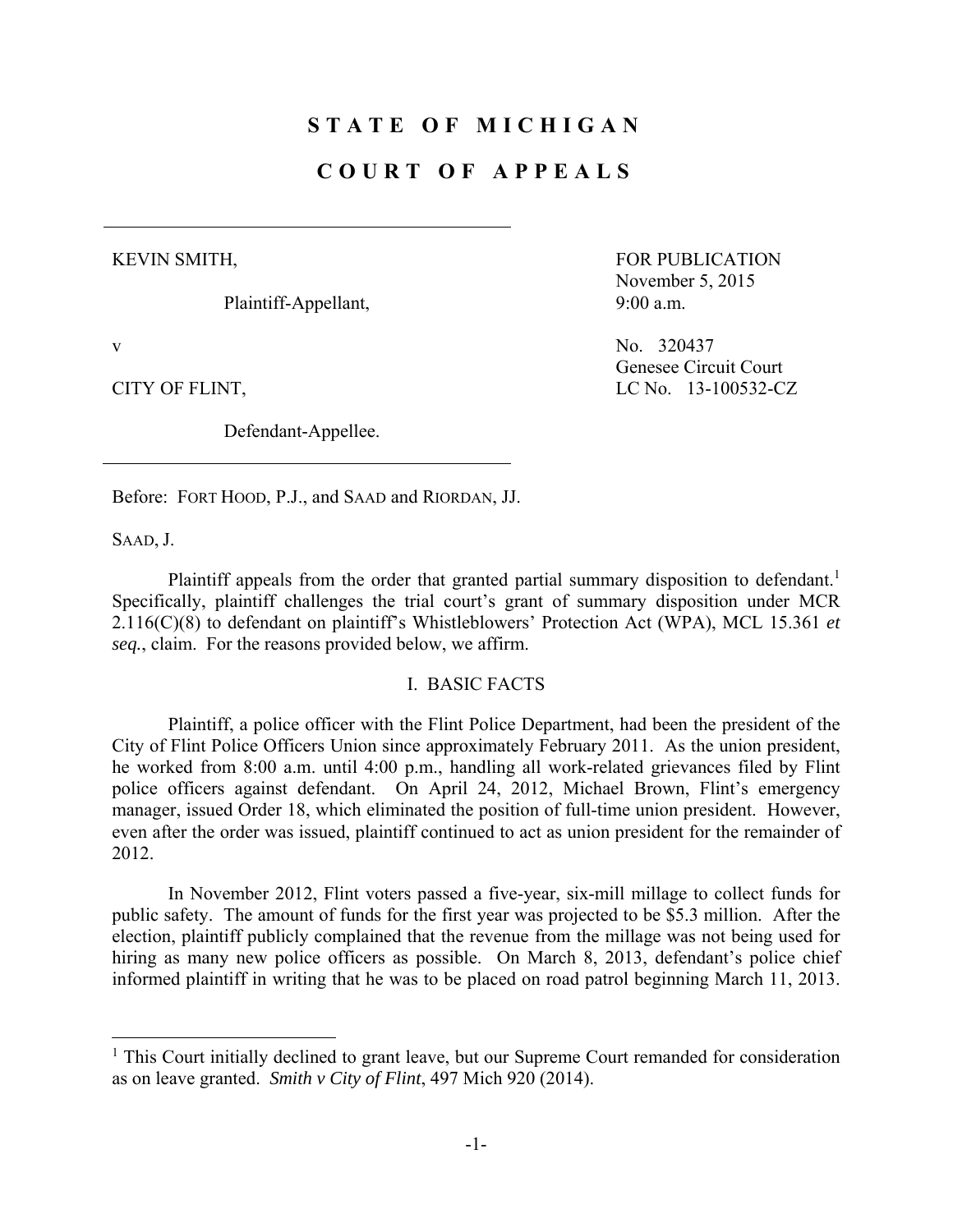Plaintiff asserted that defendant retaliated against him for publicly criticizing the misuse of the millage revenue by assigning him to patrol of Flint's north end, which he claimed was the most dangerous part of the city.

 Plaintiff thereafter brought suit against defendant, which included, among other claims, a claim for retaliation in violation of the WPA. Defendant moved for summary disposition on plaintiff's WPA claim pursuant to MCR 2.116(C)(8), arguing that the change of plaintiff's assignment to the north end of Flint did not constitute an adverse employment action under the WPA. The trial court agreed and granted defendant's motion for summary disposition on plaintiff's WPA claim.

#### II. STANDARDS OF REVIEW

 We review a trial court's decision on a motion for summary disposition de novo. *Maiden v Rozwood*, 461 Mich 109, 118; 597 NW2d 817 (1999).

A motion under MCR  $2.116(C)(8)$  tests the legal sufficiency of the complaint. All well-pleaded factual allegations are accepted as true and construed in a light most favorable to the nonmovant. A motion under MCR  $2.116(C)(8)$  may be granted only where the claims alleged are so clearly unenforceable as a matter of law that no factual development could possibly justify recover. When deciding a motion brought under this section, a court considers only the pleadings. [*Id.* at 119-120 (citations omitted).]

 Further, we review questions of statutory interpretation de novo. *Whitman v City of Burton*, 493 Mich 303, 311; 831 NW2d 223 (2013). "When interpreting a statute, we follow the established rules of statutory construction, the foremost of which is to discern and give effect to the intent of the Legislature." *Id*. "If the language of a statute is clear and unambiguous, the statute must be enforced as written and no further judicial construction is permitted." *Id*.

#### III. ANALYSIS

 The underlying purpose of the WPA is the protection of the public. *Dolan v Continental Airlines/Continental Express*, 454 Mich 373, 378; 563 NW2d 23 (1997). "The WPA provides a remedy for an employee who suffers retaliation for reporting or planning to report a suspected violation of a law, regulation, or rule to a public body." *Anzaldua v Neogen Corp*, 292 Mich App 626, 630; 808 NW2d 804 (2011). "The statute meets this objective by protecting the whistleblowing employee and by removing barriers that may interdict employee efforts to report violations or suspected violations of the law." *Id.* at 631 (quotation marks and citations omitted). Additionally, "[t]he WPA is a remedial state and must be liberally construed to favor the persons that the Legislature intended to benefit." *Id*.

The relevant portion of the WPA provides the following:

 An employer shall not discharge, threaten, or otherwise discriminate against an employee regarding the employee's compensation, terms, conditions, location, or privileges of employment because the employee, or a person acting on behalf of the employee, reports or is about to report, verbally or in writing, a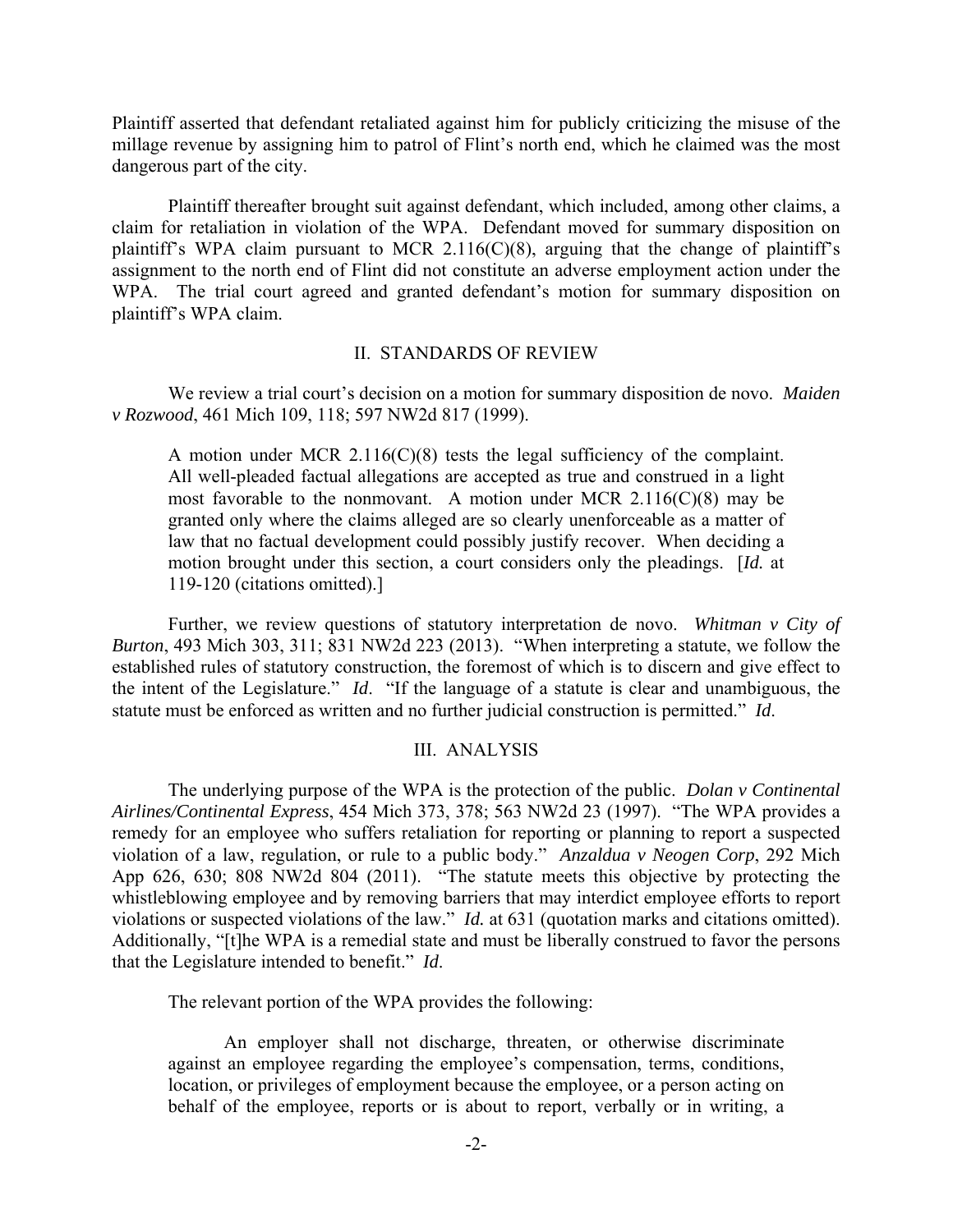violation or a suspected violation of a law or regulation or rule promulgated pursuant to law of this state, a political subdivision of this state, or the United States to a public body, unless the employee knows that the report is false, or because an employee is requested by a public body to participate in an investigation, hearing, or inquiry held by that public body, or a court action. [MCL 15.362.]

 Thus, in order to establish a prima facie case under the WPA, a plaintiff must prove that "(1) plaintiff was engaged in protected activity as defined by the act, (2) the defendant took an adverse employment action against the plaintiff, and (3) 'a causal connection exists between the protected activity' and the adverse employment action." *Debano-Griffin v Lake Co*, 493 Mich 167, 175; 828 NW2d 634 (2013), quoting *Chandler v Dowell Schlumberger Inc*, 456 Mich 395, 399; 572 NW2d 210 (1998).

#### A. ADVERSE EMPLOYMENT ACTION

 In its order, our Supreme Court directed us to specifically address whether plaintiff established a prima facie case with respect to the second element, i.e., whether the complaint alleged sufficient facts to show that defendant took an adverse employment action against plaintiff.

 In interpreting this element, Michigan courts have long characterized the retaliatory actions that are prohibited under MCL 15.362 as "adverse employment actions." See *Wurtz v Beecher Metro Dist*, 495 Mich 242, 251 n 14; 848 NW2d 121 (2014). And, consistent with that interpretation, Michigan courts typically state that a plaintiff must plead and be able to prove that he or she suffered an adverse employment action in order to establish a WPA claim. See, e.g., *Whitman*, 493 Mich at 313. "The term 'adverse employment action' was originally developed and defined in the context of federal antidiscrimination statutes to encompass the various ways that an employer might retaliate or discriminate against an employee on the basis of age, sex, or race." *Wurtz*, 495 Mich at 251 n 14.

 The trial court relied on *Peña v Ingham Co Rd Comm*, 255 Mich App 299; 660 NW2d 351 (2003), which defined an adverse employment action "as an employment decision that is materially adverse in that it is more than a mere inconvenience or an alteration of job responsibilities." *Id.* at 311. The *Peña* Court explained that "there must be some objective basis for demonstrating that the change is adverse because a plaintiff's subjective impressions . . . are not controlling." *Id*., quoting *Wilcoxon v Minn Mining & Mfg Co*, 235 Mich App 347, 364; 597 NW2d 250 (1999). The Court stated that a "typical" adverse employment action "takes the form of an ultimate employment decision, 'such as a termination of employment, a demotion evidenced by a decrease in wage or salary, a less distinguished title, a material loss of benefits, significantly diminished material responsibilities, or other indices that might be unique to a particular situation.' " *Peña*, 255 Mich App at 312, quoting *White v Burlington N & Santa Fe R Co*, 310 F3d 443, 450 (CA 6, 2002), vacated for en banc rehearing 321 F3d 1203 (CA 6, 2003). "In determining the existence of an adverse employment action, courts must keep in mind the fact that '[w]ork places are rarely idyllic retreats, and the mere fact that an employee is displeased by an employer's act or omission does not elevate that act or omission to the level of a materially adverse employment action.' " *Peña*, 255 Mich App at 312, quoting *Blackie v Maine*,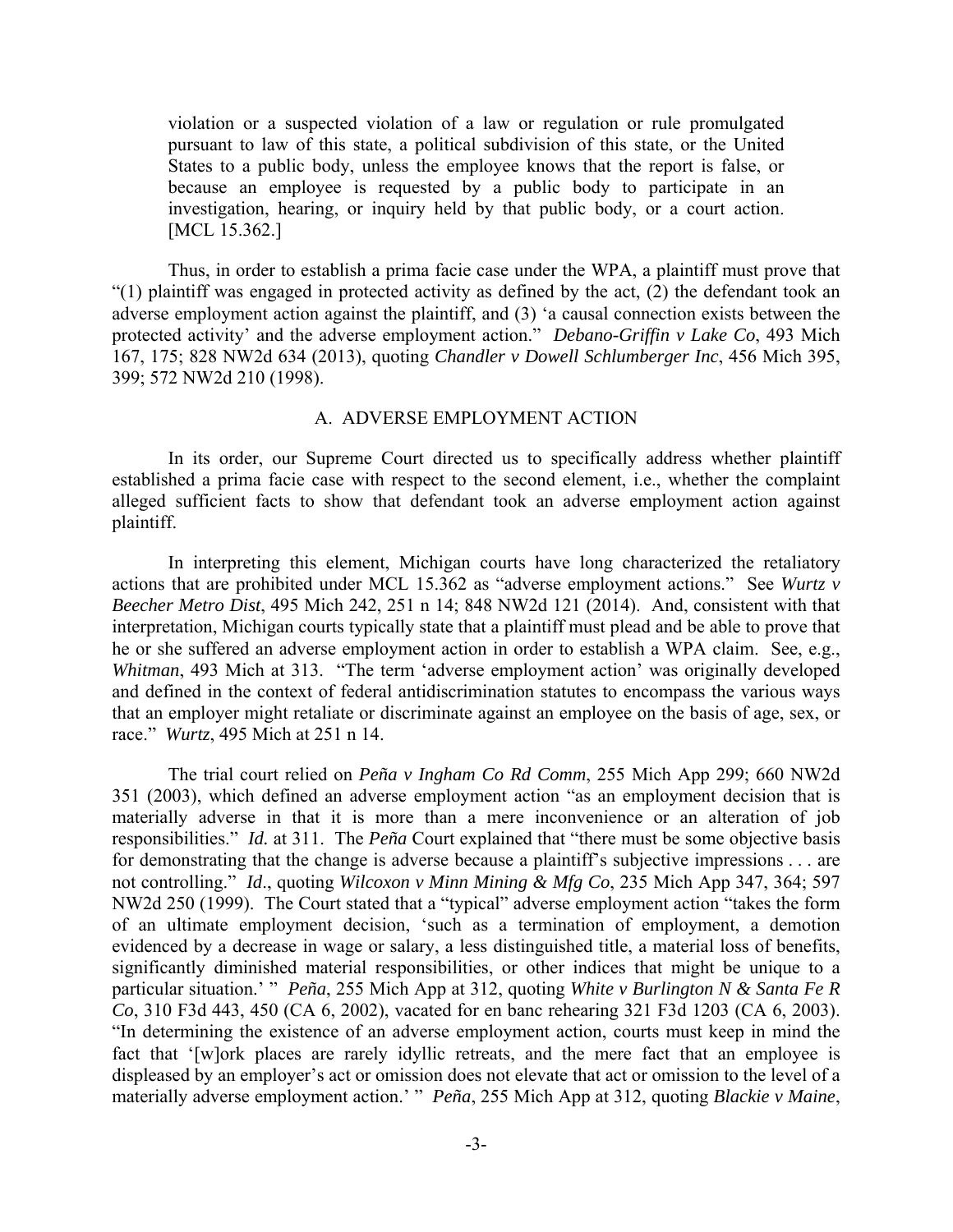75 F3d 716, 725 (CA 1, 1996). Although *Peña* was decided in the context of a retaliation claim pursuant to the Michigan Civil Rights Act, this Court has applied the reasoning in the context of the WPA. See *Heckmann v Detroit Chief of Police*, 267 Mich App 480, 492; 705 NW2d 689 (2005), overruled in part on other grounds *Brown v Mayor of Detroit*, 478 Mich 589; 734 NW2d 514 (2007).

 Plaintiff asserts that the federal law on which *Peña* relied has been overruled. We note that federal courts have rejected the interpretation that an adverse employment action must take the form of an "ultimate employment decision." In *White v Burlington N & Santa Fe R Co*, 364 F3d 789, 801-802 (CA 6, 2002), the Court of Appeals for the Sixth Circuit, sitting en banc, rejected the "ultimate employment decision" limitation imposed on retaliation claims. The United States Supreme Court affirmed that decision and explained that actionable retaliation was not properly limited to "ultimate employment decisions." *Burlington N & Santa Fe R Co v White*, 548 US 53, 67; 126 S Ct 2405; 165 L Ed 2d 345 (2006). The Supreme Court explained that the anti-retaliation provision of Title VII claims may include actions and harms occurring either in or outside the workplace, but any actions must be materially adverse to a reasonable employee or job applicant. *Id.* at 67-68<sup>2</sup>

 Consistent with the federal courts' determinations, our Supreme Court has also expressed an intention to move away from language that limits the construct of a retaliatory action in a way not prescribed by statute. In *Wurtz*, our Supreme Court recently rejected the assertion that a plaintiff may establish a WPA claim by showing that he or she suffered some abstract "adverse employment action." *Wurtz*, 495 Mich at 251 n 14. The Court explained:

 While the term "adverse employment action" may be helpful shorthand for the different ways that an employer could retaliate or discriminate against an employee, this case illustrates how such haphazard, telephone-game jurisprudence can lead courts far afield of the statutory language. That is, despite courts' freewheeling transference of the term from one statute to another, the WPA actually prohibits different "adverse employment actions" than the federal and state antidiscrimination statutes. So we take this opportunity to return to the express language of the WPA when it comes to the necessary showing for a prima facie case under that statute. Put another way, a plaintiff's demonstration of some abstract "adverse employment action" as that term has developed in other lines of caselaw will not be sufficient. Rather, the plaintiff must demonstrate one of the specific adverse employment actions listed in the WPA. [*Id*.]

Accordingly, in order to establish an adverse employment action under the WPA, a plaintiff has to show that he was discharged, threatened, or otherwise discriminated against, such that his *compensation, terms, conditions, location, or privileges of employment* were affected. *Id*. at 251. Moreover, in determining whether a retaliatory action provided for in the statute occurred, we

<sup>&</sup>lt;sup>2</sup> "While Michigan courts are not bound by federal title VII precedent in interpreting Michigan Civil Rights Act cases, such precedent is highly persuasive." *Cole v Gen Motors Corp*, 236 Mich App 452, 456; 600 NW2d 421 (1999).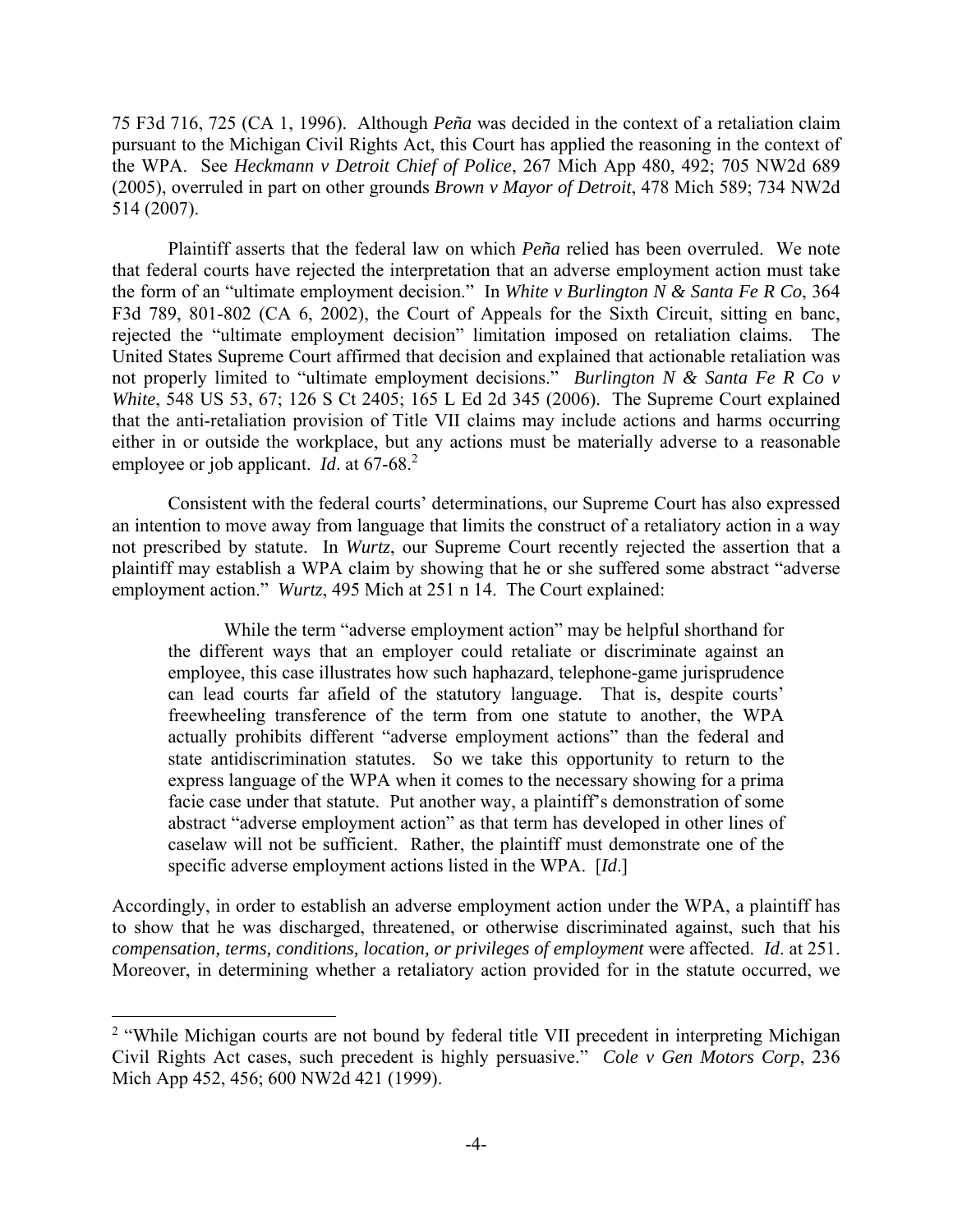hold that the objective and material standard provided by *Peña* continues to apply. Namely, an adverse employment action (regarding that employee's compensation, terms, conditions, location, or privileges of employment) must be more than a mere inconvenience or an alteration of job responsibilities, and there must be some objective basis for demonstrating that the change is adverse because a plaintiff's subjective impressions as to the desirability of one position over another are not controlling. See *Peña*, 255 Mich App at 312.

 Here, plaintiff has not alleged sufficient facts to show that he suffered an actual adverse employment action within 90 days of filing his complaint.<sup>3</sup> Plaintiff's removal as full-time union president and return to work as a patrol officer was accomplished by the emergency financial manager's order in April 2012, which was well over 90 days before plaintiff filed his complaint on May 31, 2013. In fact, the decision to return plaintiff to work as a police officer was made before plaintiff's statements complaining about the use of the millage revenue.

 Further, plaintiff's subsequent assignment to patrol duty on the north end of Flint does not constitute an adverse employment action. While retaliation related to an employee's "location" is expressly covered under the WPA, we do not construe "location" under the statute to encompass the action here. Plaintiff's assignment to patrol areas of the city is more in the nature of "job duties" that fall squarely within the discretion of a police department's fundamental role in securing public safety. We discern the statute's reference to a change in location to be a significant, objective one, such as a move from one city to another or from one location to another of an employer with multiple offices. Here, the area where officers patrol *within the same city they were sworn to protect* concerns job assignments, not a matter of location. As a result, plaintiff's assignment to a particular patrol duty within the city of Flint, objectively, is simply not covered by the WPA.

 In sum, under the facts as pled by plaintiff, defendant's alleged acts of retaliation do not constitute an adverse employment action under the WPA. Accordingly, summary disposition in defendant's favor is proper under MCR 2.116(C)(8). Although the trial court erroneously equated an "adverse employment action" with an "ultimate employment decision," we will not reverse when the court reaches the right result, albeit for the wrong reason. *Gleason v Mich Dep't of Transp*, 256 Mich App 1, 3; 662 NW2d 822 (2003).

## B. PROTECTED ACTIVITY

 We also note that were we to hold that plaintiff pled sufficient facts to show that he suffered an adverse employment action under the WPA, summary disposition nonetheless would be appropriate because he failed to establish that he participated in any protected activities under the statute.

 The WPA protects two types of whistleblowers. A "type 1 whistleblower" is "one who, on his own initiative, takes it upon himself to communicate the employer's wrongful conduct to a

 $3 \text{ MCL } 15.363(1)$  requires a plaintiff to bring a WPA claim "within 90 days after the occurrence of the alleged violation of the act."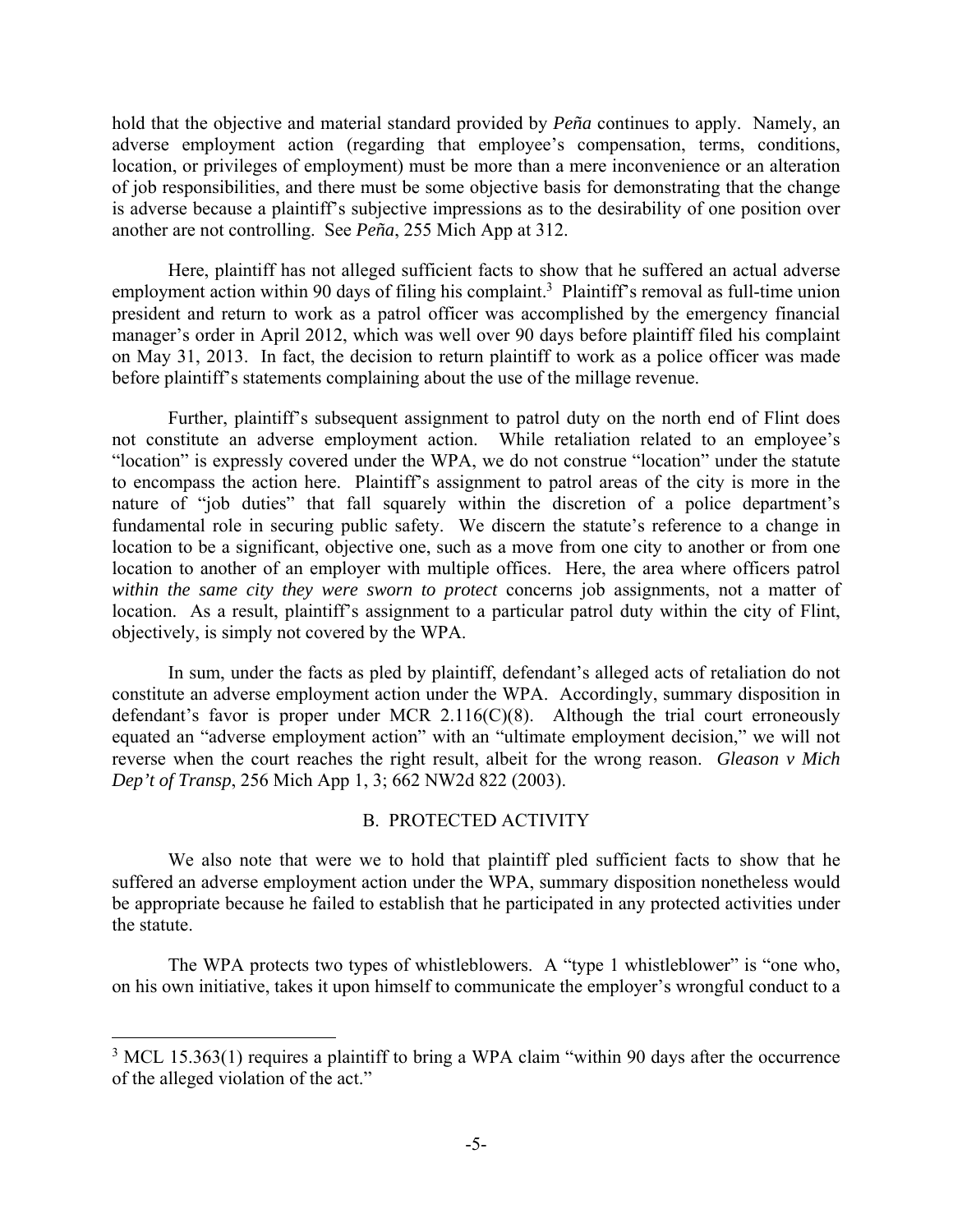public body in an attempt to bring the, as yet hidden, violation to light to remedy the situation or harm done by the violation." *Henry v Detroit*, 234 Mich App 405, 410; 594 NW2d 107 (1999). A "type 2 whistleblower" is one who participates "in a previously initiated investigation or hearing at the behest of a public body." *Id.*

 Initially, we note that plaintiff does not allege any facts that would implicate that he was a type 2 whistleblower. While he merely reproduced in his complaint the keywords of the WPA that he "participated in an investigation and/or inquiry and/or hearing by a public body," plaintiff alleged zero facts in support of this conclusory assertion. Consequently, this unsupported assertion that he was a type 2 whistleblower is not sufficient to survive a motion for summary disposition. See *Ypsilanti Fire Marshal v Kircher*, 273 Mich App 496, 544; 730 NW2d 481 (2007) ("It is axiomatic that conclusory statements unsupported by factual allegations are insufficient to state a cause of action.").

 Accordingly, if plaintiff is to prevail, he must allege facts to show that he qualified as a type 1 whistleblower, i.e., that he reported or was about to report a violation of the law to a public body. Here, plaintiff did not demonstrate that he engaged in any protected activity. First and foremost, plaintiff has not alleged what law or rule was violated when defendant chose to use the \$5.3 million from the millage in the manner it did. See MCL 15.362 (stating that at the heart of any protected activity is a violation or a suspected violation of an established law or rule). What is clear is that plaintiff simply disagreed with the *policy decisions* that defendant made with respect to the funds. A person's mere disagreement with a governmental body's decisions does not mean that the body violated the law. Certainly there are countless examples of how government has made illogical or highly questionable decisions, but the lack of logic or wisdom in those decisions does not make the government's actions illegal. Moreover, we take judicial notice that the millage proposal in question sought the funds "for the sole purpose of providing police *and* fire protection." (Emphasis added.) Nowhere did it state that it was to dedicate all of the raised funds for the police department, and it also did not state that all of the funds would be used for hiring new people. Clearly, there are other non-personnel expenses that are necessary for both the police and fire departments, such that the entirety of the funds could not be used for new hires.

 Consequently, aside from failing to allege sufficient facts to show that he suffered an adverse employment action under the WPA, plaintiff also failed to allege sufficient facts to show that he was engaged in any protected activity.<sup>4</sup> Thus, dismissal of his WPA claim was appropriate under MCR  $2.116(C)(8)$ , and the fact that this element was not specifically challenged at the trial court is of no consequence. See MCR 2.116(I)(1) ("If the pleadings show

<sup>&</sup>lt;sup>4</sup> To be clear, our holding is limited to plaintiff's WPA claim. While objecting to a government's policy decisions does not implicate the WPA because the complained-of conduct is not illegal, such objection may implicate an employee's right to be protected from retaliation on First Amendment grounds. See *Pickering v Bd of Ed*, 391 US 563; 88 S Ct 1731; 20 L Ed 2d 811 (1968). However, plaintiff never made a First Amendment claim, and the issue is not before us.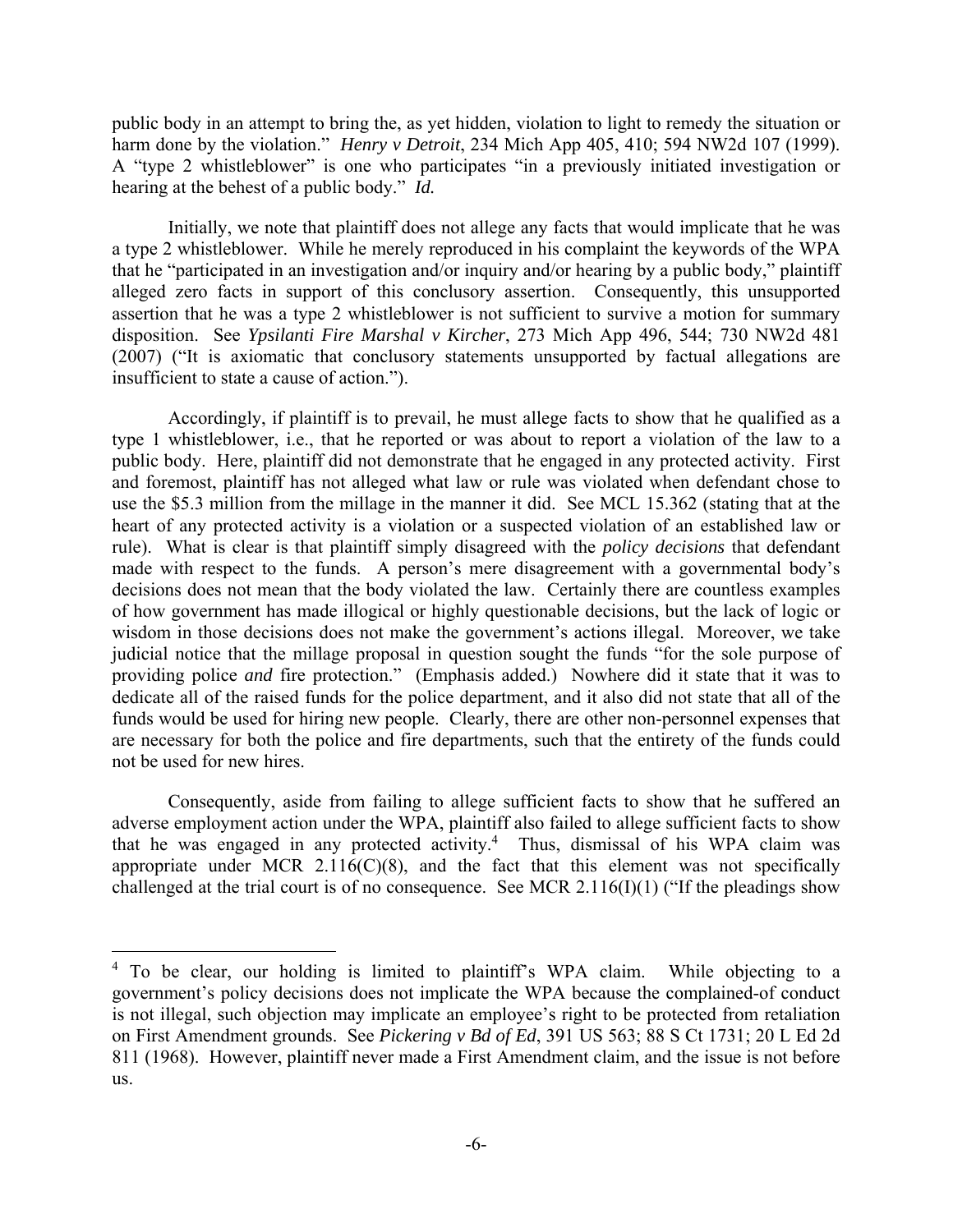that a party is entitled to judgment as a matter of law, . . . the court shall render judgment without delay").

Affirmed. Defendant, as the prevailing party, may tax costs pursuant to MCR 7.219.

/s/ Henry William Saad /s/ Michael J. Riordan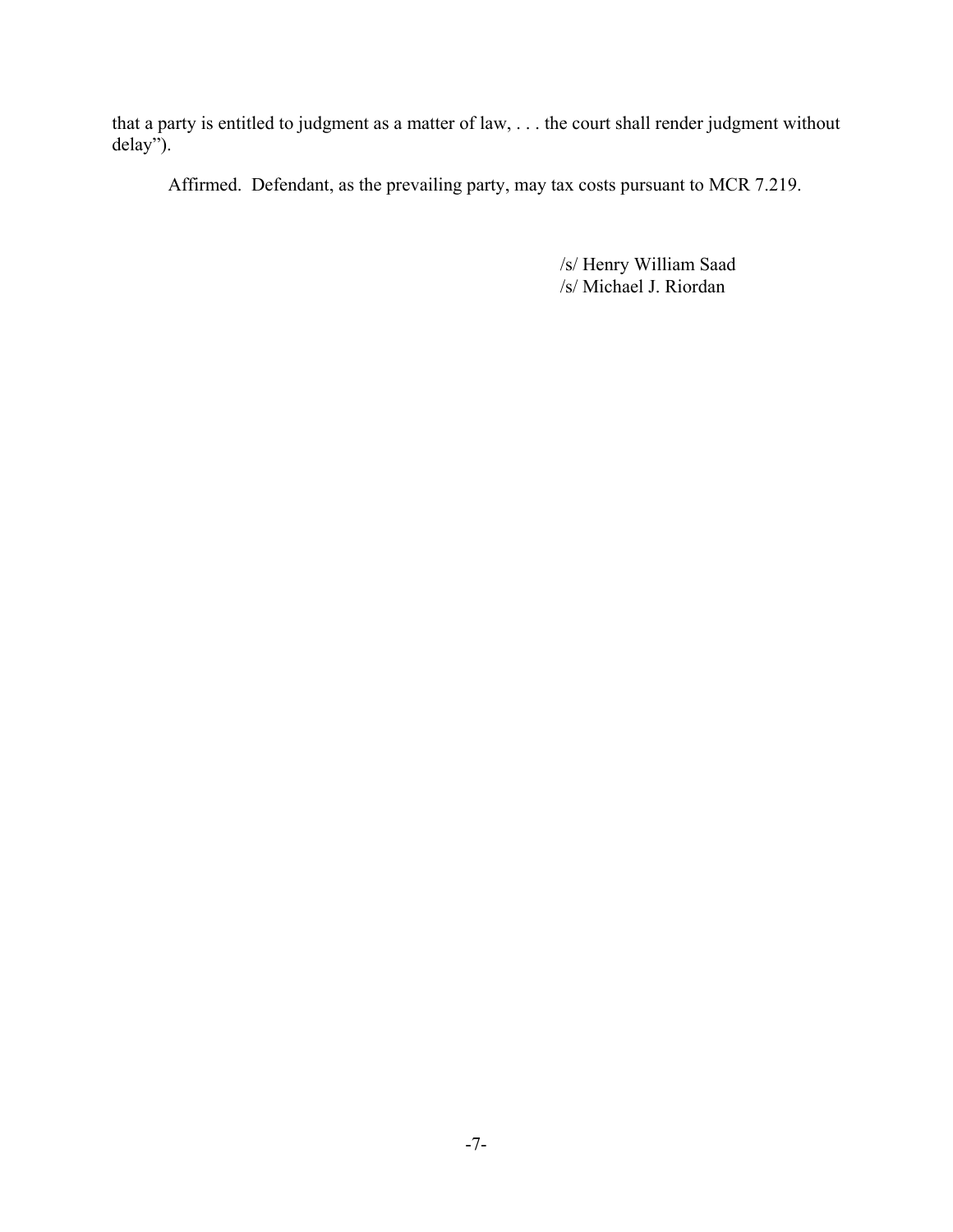# **STATE OF MICHIGAN**

## **COURT OF APPEALS**

#### KEVIN SMITH,

Plaintiff-Appellant,

FOR PUBLICATION November 5, 2015

CITY OF FLINT, LC No. 13-100532-CZ

Defendant-Appellee.

v No. 320437 Genesee Circuit Court

Before: FORT HOOD, P.J., and SAAD and RIORDAN, JJ.

Fort Hood, J. (*dissenting*).

 I respectfully dissent from the majority opinion. I agree with the majority's determinations regarding the applicable law, but I disagree with the analysis. I would conclude that a question of fact exists regarding whether defendant discriminated against plaintiff regarding the terms, conditions, location, or privileges of his employment, and reverse and remand for further proceedings.

 In regard to plaintiff's change from full-time union president to road patrol, I agree that plaintiff has not established a question of fact that this act constituted discrimination pursuant to MCL 15.362. Defendant's emergency manager eliminated the position of full-time union president in April 2012, months before plaintiff initiated any public criticism of defendant. While acting as union president may have been a privilege of plaintiff's employment, there is no question that the act was not retaliatory given the timing of the events.

 However, plaintiff's assignment to the night shift in Flint's north end provides a closer question. Plaintiff, who had worked from 8:00 a.m. until 4:00 p.m. in his capacity as union president, was informed in writing that he was being assigned to road patrol. The letter stated that plaintiff's hours would be 8:00 a.m. to 4:00 p.m. However, plaintiff was actually assigned the night shift in the north end of Flint. Plaintiff asserts that the north end was "considered crime ridden and a much more dangerous area of assignment for police officers" and that the south end was "a more safe area" compared to the north end. Plaintiff indicated that he did not know of any other patrol officers that were assigned to work the north end (or any other area) exclusively. Plaintiff also alleged that he was told that he would not be allowed to work in the south end. In addition, plaintiff claimed that his assignment to night shift prevented him from conducting his union duties, which must be performed during daylight hours. According to plaintiff, his assignment to the night shift was deliberately designed to thwart his union duties. In response,